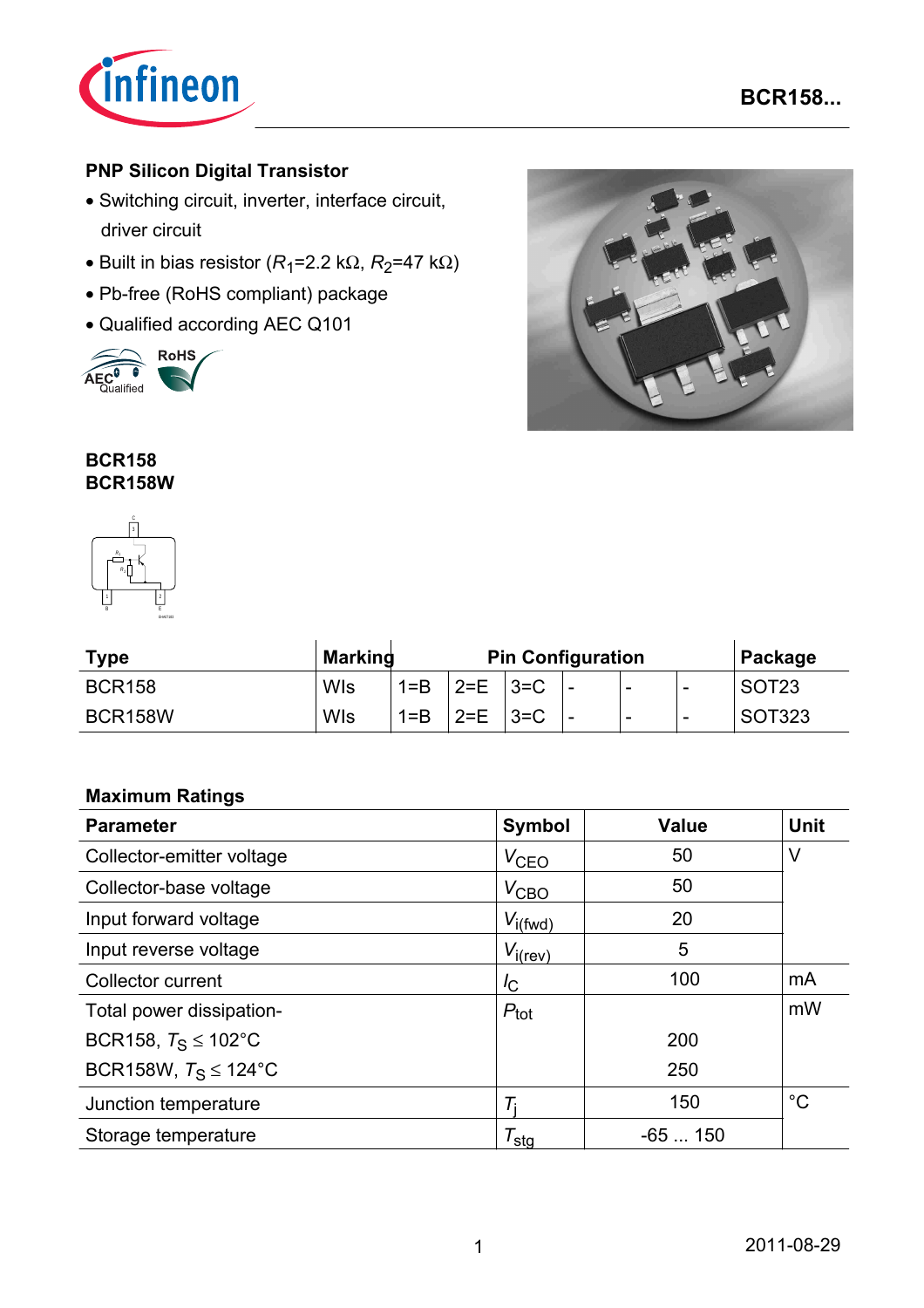

#### **Thermal Resistance**

| <b>Parameter</b>                         | <b>Symbol</b> | <b>Value</b> | Unit       |  |  |  |
|------------------------------------------|---------------|--------------|------------|--|--|--|
| Junction - soldering point <sup>1)</sup> | $R_{thJS}$    |              | <b>K/W</b> |  |  |  |
| <b>BCR158</b>                            |               | $\leq 240$   |            |  |  |  |
| BCR158W                                  |               | $\leq 105$   |            |  |  |  |

# **Electrical Characteristics** at  $T_A = 25^{\circ}$ C, unless otherwise specified

| <b>Parameter</b>                                             | <b>Symbol</b>  | <b>Values</b>            |       |       | Unit           |
|--------------------------------------------------------------|----------------|--------------------------|-------|-------|----------------|
|                                                              |                | min.                     | typ.  | max.  |                |
| <b>DC Characteristics</b>                                    |                |                          |       |       |                |
| Collector-emitter breakdown voltage                          | $V_{(BR)CEO}$  | 50                       |       |       | $\vee$         |
| $I_C$ = 100 µA, $I_B$ = 0                                    |                |                          |       |       |                |
| Collector-base breakdown voltage                             | $V_{(BR)CBO}$  | 50                       |       |       |                |
| $I_{\rm C}$ = 10 µA, $I_{\rm E}$ = 0                         |                |                          |       |       |                |
| Collector-base cutoff current                                | $I_{CBO}$      |                          |       | 100   | nA             |
| $V_{CB}$ = 40 V, $I_E$ = 0                                   |                |                          |       |       |                |
| Emitter-base cutoff current                                  | $I_{EBO}$      | $\blacksquare$           |       | 164   | μA             |
| $V_{EB} = 5 V, I_C = 0$                                      |                |                          |       |       |                |
| DC current gain <sup>2)</sup>                                | $h_{FE}$       | 70                       |       |       |                |
| $I_C = 5$ mA, $V_{CE} = 5$ V                                 |                |                          |       |       |                |
| Collector-emitter saturation voltage <sup>2)</sup>           | $V_{CEsat}$    |                          |       | 0.3   | V              |
| $I_{\rm C}$ = 10 mA, $I_{\rm B}$ = 0.5 mA                    |                |                          |       |       |                |
| Input off voltage                                            | $V_{i(off)}$   | 0.4                      |       | 0.8   |                |
| $I_{\rm C}$ = 100 µA, $V_{\rm CE}$ = 5 V                     |                |                          |       |       |                |
| Input on voltage                                             | $V_{i(0n)}$    | 0.5                      |       | 1.1   |                |
| $I_{\rm C}$ = 2 mA, $V_{\rm CE}$ = 0.3 V                     |                |                          |       |       |                |
| Input resistor                                               | R <sub>1</sub> | 1.5                      | 2.2   | 2.9   | $k\Omega$      |
| <b>Resistor ratio</b>                                        | $R_1/R_2$      | 0.042                    | 0.047 | 0.052 | $\blacksquare$ |
| <b>AC Characteristics</b>                                    |                |                          |       |       |                |
| <b>Transition frequency</b>                                  | $f_{\rm T}$    | $\overline{\phantom{0}}$ | 200   |       | <b>MHz</b>     |
| $I_{\text{C}}$ = 10 mA, $V_{\text{CE}}$ = 5 V, $f$ = 100 MHz |                |                          |       |       |                |
| Collector-base capacitance                                   | $C_{cb}$       |                          | 3     |       | рF             |
| $V_{CB}$ = 10 V, $f$ = 1 MHz                                 |                |                          |       |       |                |

<sup>1</sup>For calculation of *R*thJA please refer to Application Note AN077 (Thermal Resistance Calculation)

 $2$ Pulse test:  $t < 300 \mu s$ ; D < 2%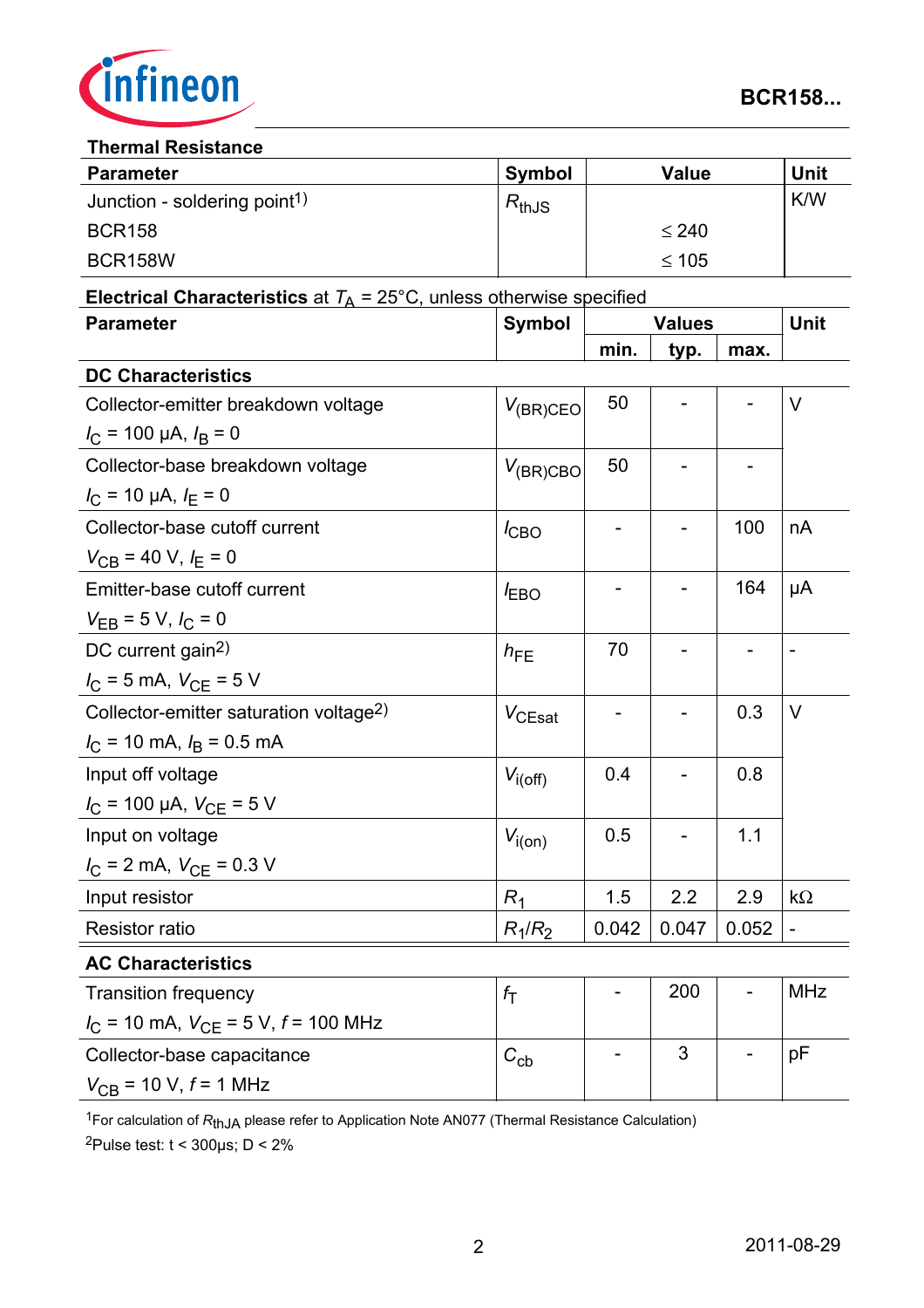

# **DC current gain**  $h_{FE} = f(l_C)$

*V*<sub>CE</sub> = 5V (common emitter configuration)



**Input on Voltage** *Vi* (on) = ƒ(*I*C) *V*<sub>CE</sub> = 0.3V (common emitter configuration)



### **Collector-emitter saturation voltage**

 $V_{\text{CEsat}} = f(I_{\text{C}}), I_{\text{C}}/I_{\text{B}} = 20$ 





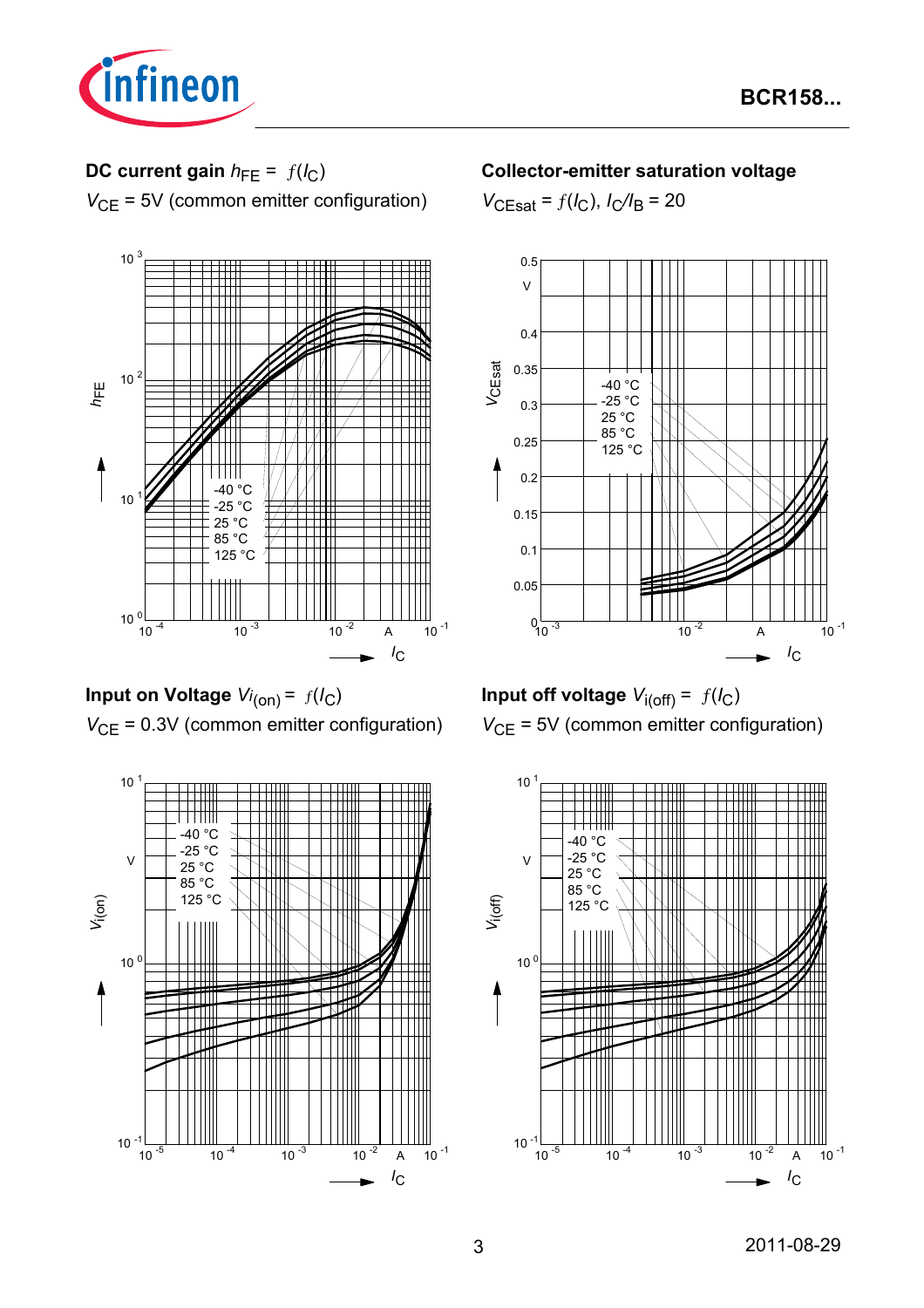

**Total power dissipation**  $P_{\text{tot}} = f(T_S)$ BCR158



# **Permissible Pulse Load**  $R_{th,JS} = f(t_p)$ BCR158



# **Total power dissipation**  $P_{\text{tot}} = f(T_S)$ BCR158W



# **Permissible Pulse Load**

 $P_{\text{totmax}}/P_{\text{totDC}} = f(t_p)$ BCR158

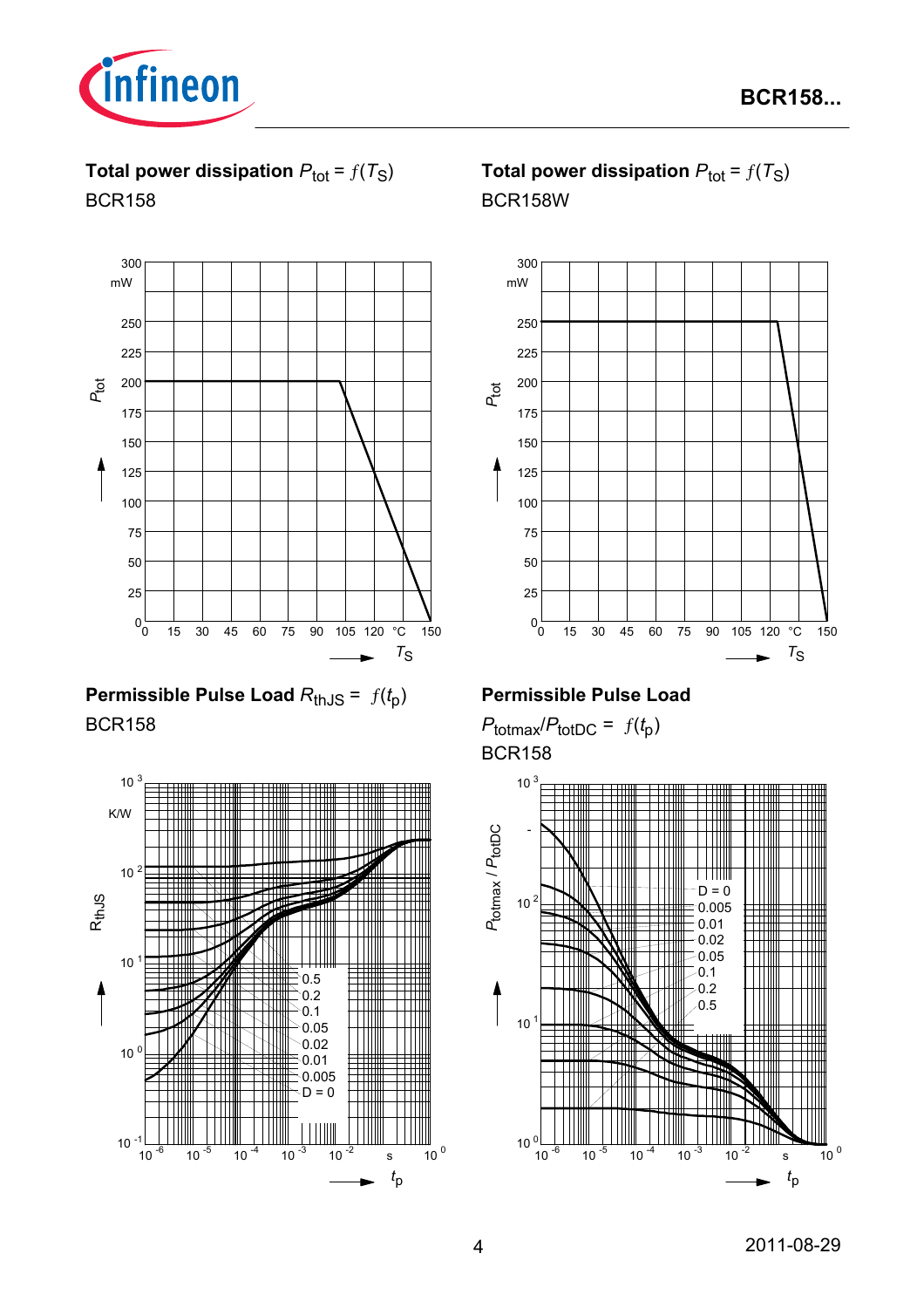

# **Permissible Puls Load**  $R_{th,JS} = f(t_p)$

BCR158W



# **Permissible Pulse Load**

 $P_{\text{totmax}}/P_{\text{totDC}} = f(t_p)$ BCR158W

![](_page_4_Figure_7.jpeg)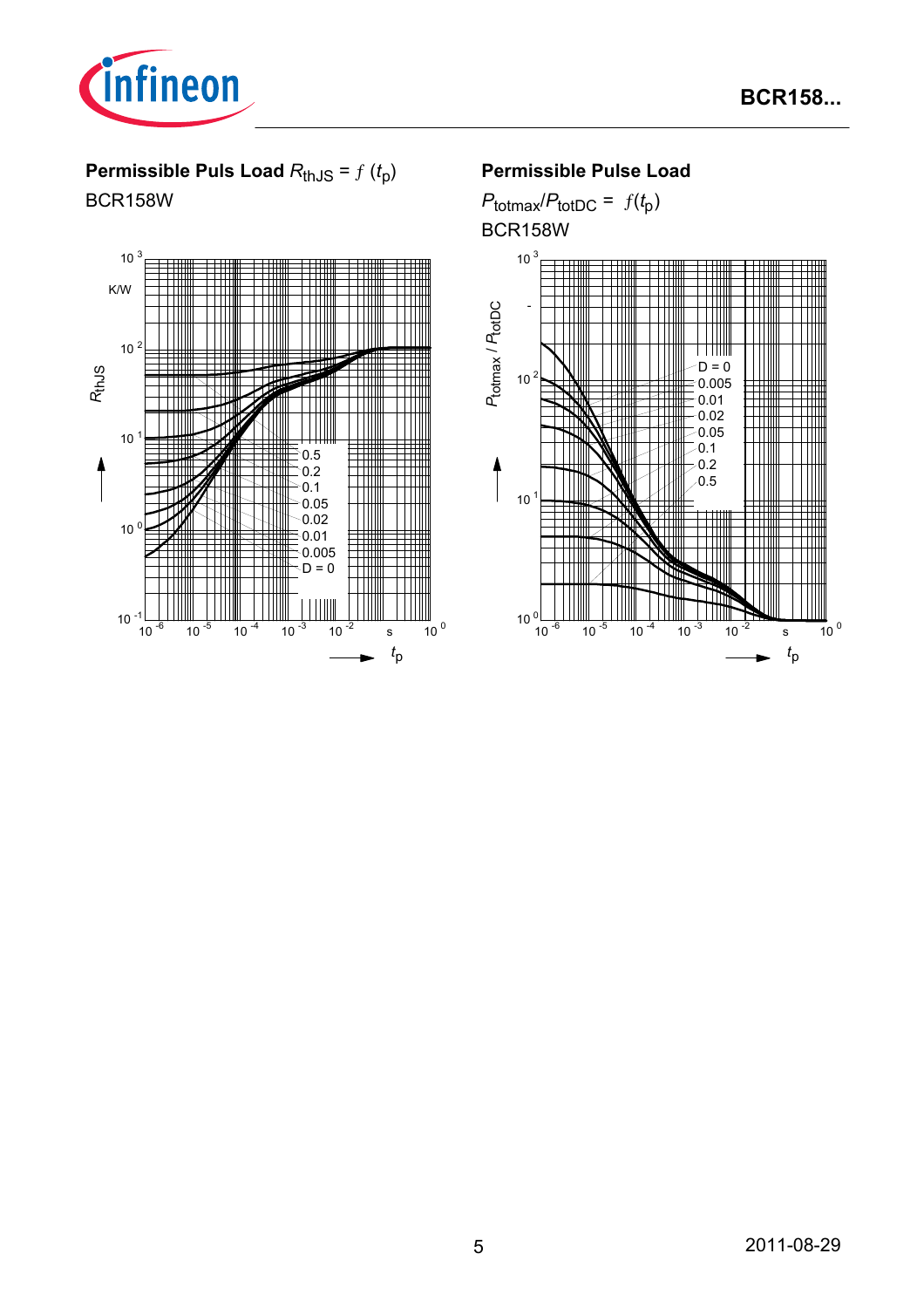![](_page_5_Picture_0.jpeg)

![](_page_5_Figure_3.jpeg)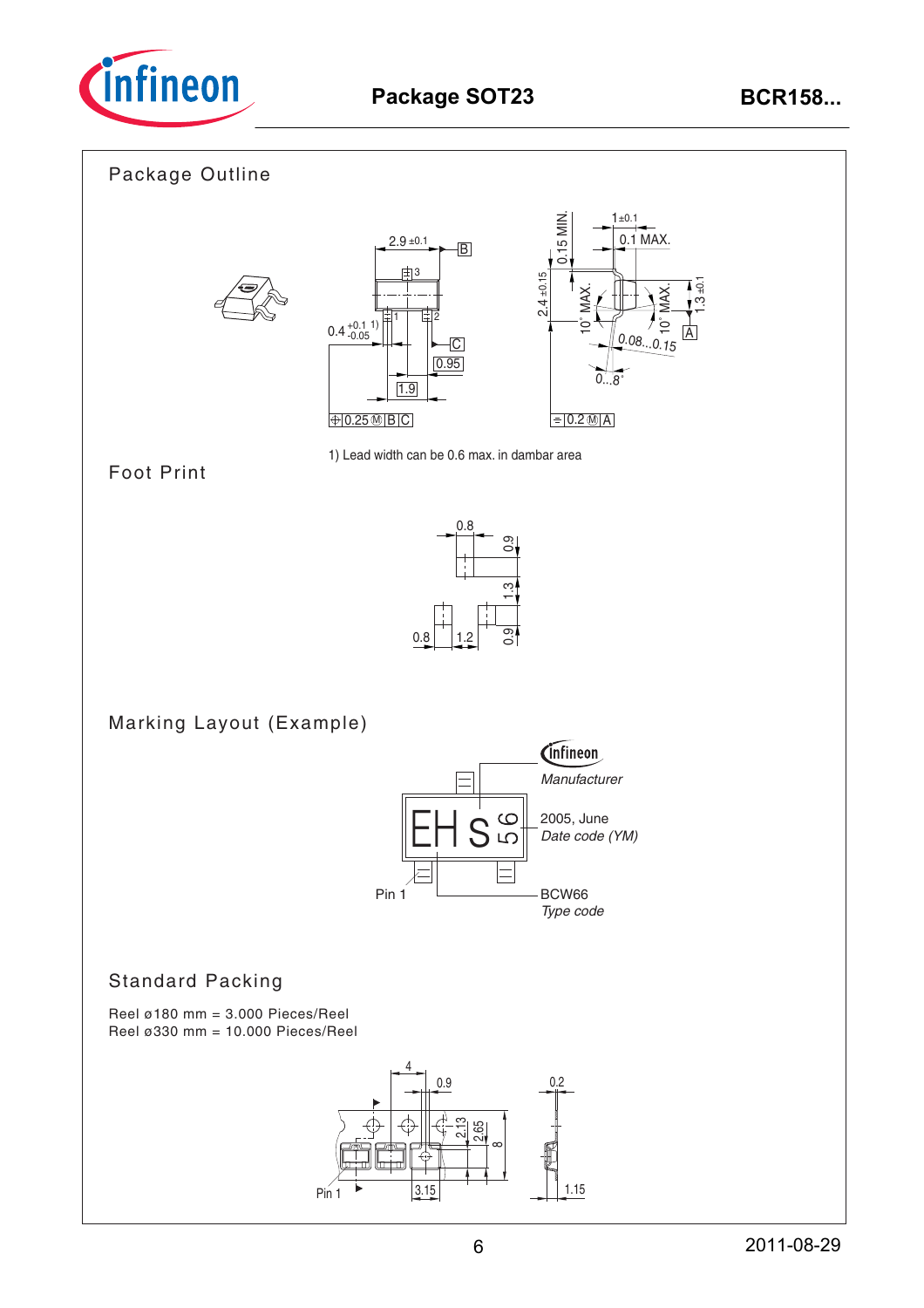![](_page_6_Picture_0.jpeg)

![](_page_6_Figure_3.jpeg)